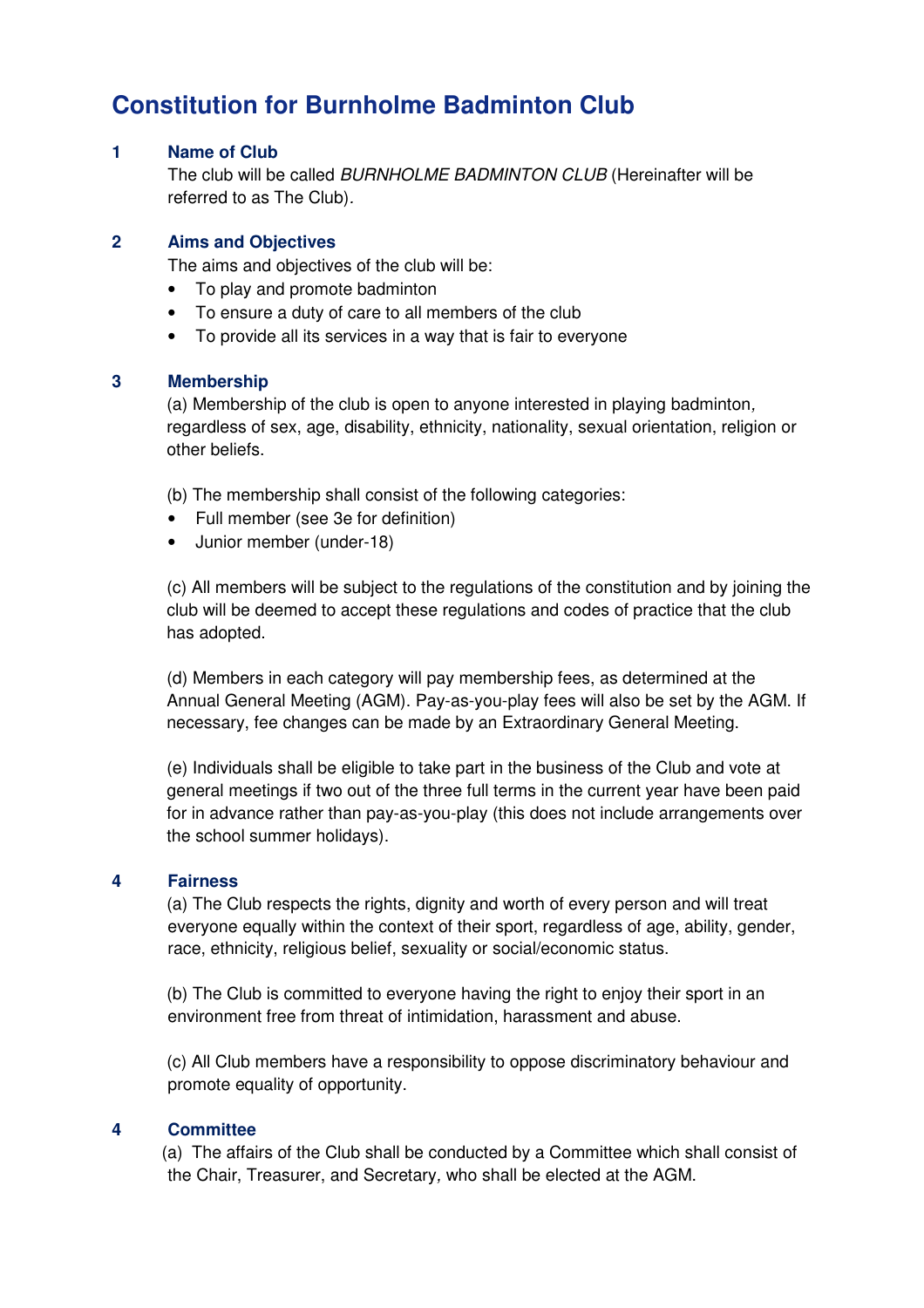(b) All committee members must be members of the Club.

(c) The term of office shall be for one year, and members shall be eligible for reelection.

(d) If the post of any officer or ordinary committee member should fall vacant after such an election, the Executive Committee shall have the power to fill the vacancy until the next AGM.

(e) The Committee will be responsible for adopting new policy, codes of practice and rules that affect the organisation of the club.

(f) The Committee will have powers to appoint and advisers to the Committee as necessary to fulfil its business.

(g) The Committee will be responsible for disciplinary hearings of members who infringe the club rules/regulations/constitution. The Committee will be responsible for taking any action of suspension or discipline following such hearings.

# **5 Finances**

(a) The club treasurer will be responsible for the finances of the club.

- (b) The financial year of the club will run from 1 August and end on 31 July.
- (c) All club monies will be banked in an account held in the name of the club.

(d) A statement of annual accounts will be presented by the treasurer at the Annual General Meeting.

(e) Any cheques drawn against club funds should hold the signatures of the treasurer plus one other officer.

(f) All members of the Club shall be jointly and severally responsible for the financial liabilities of the Club.

# **6 Annual General Meetings and Extraordinary General Meetings**

(a) General Meetings are the means whereby the members of the Club exercise their democratic rights in conducting the Club's affairs.

(b) The Club shall hold the Annual General Meeting (AGM) in the month of July. The Agenda will include:

- Approve the minutes of the previous year's AGM.
- Report from the Committee.
- Treasurer's report and approve the Annual Accounts.
- Elect the officers on the committee.
- Agree the membership fees for the following year.
- Deal with other relevant business.